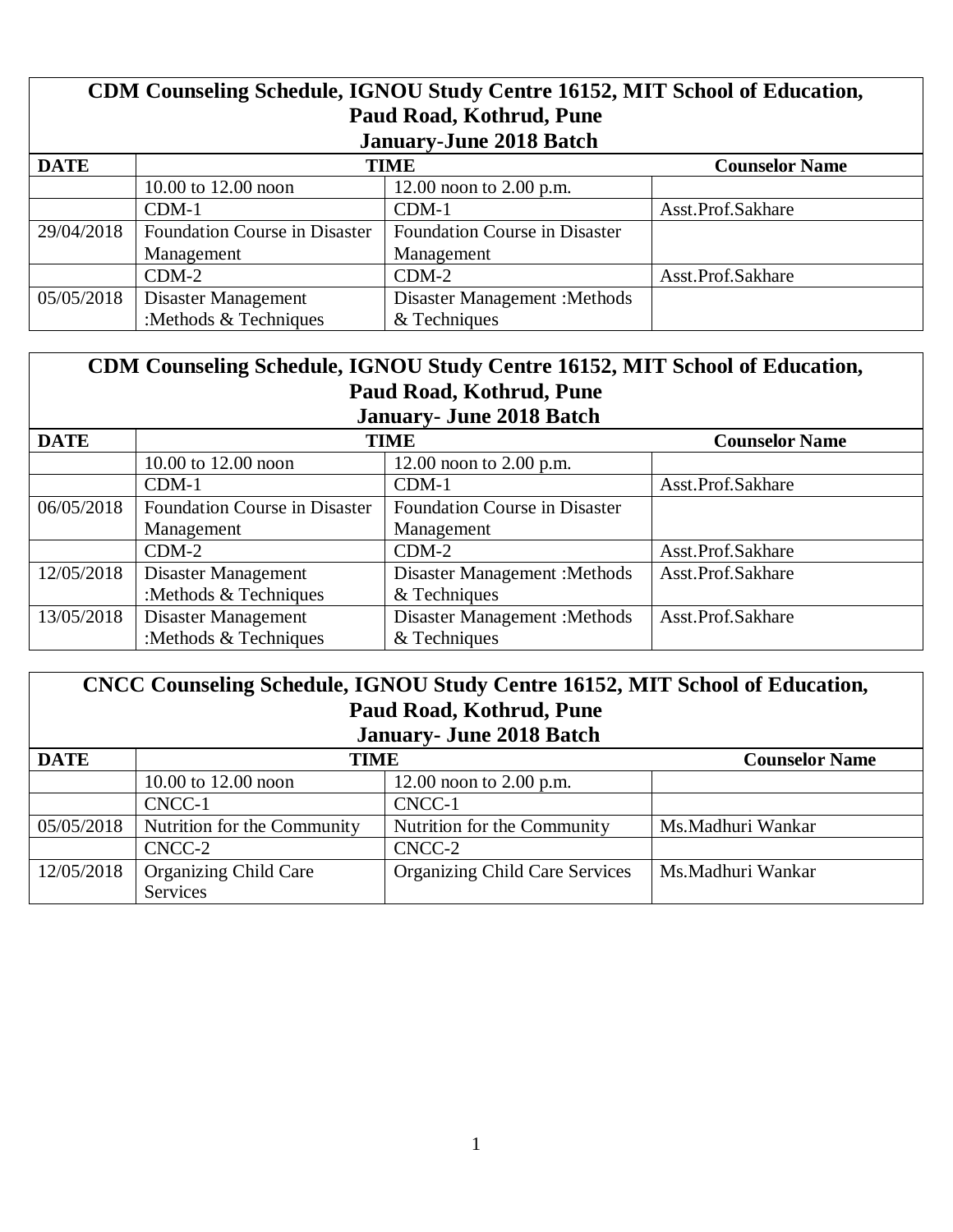| CNCC Counseling Schedule, IGNOU Study Centre 16152, MIT School of Education,<br>Paud Road, Kothrud, Pune<br><b>June 2018 Batch January-</b> |                                          |                                       |                       |
|---------------------------------------------------------------------------------------------------------------------------------------------|------------------------------------------|---------------------------------------|-----------------------|
| <b>DATE</b>                                                                                                                                 | <b>TIME</b>                              |                                       | <b>Counselor Name</b> |
|                                                                                                                                             | 10.00 to $12.00$ noon                    | 12.00 noon to $2.00$ p.m.             |                       |
|                                                                                                                                             | CNCC-1                                   | CNCC-1                                |                       |
| 19/05/2018                                                                                                                                  | Nutrition for the Community              | Nutrition for the Community           | Ms.Madhuri Wankar     |
|                                                                                                                                             | CNCC-2                                   | CNCC-2                                |                       |
| 26/05/2018                                                                                                                                  | <b>Organizing Child Care</b><br>Services | <b>Organizing Child Care Services</b> | Ms.Madhuri Wankar     |

| CIG Counseling Schedule, IGNOU Study Centre 16152, MIT School of Education, |                              |                                 |                       |  |
|-----------------------------------------------------------------------------|------------------------------|---------------------------------|-----------------------|--|
| Paud Road, Kothrud, Pune                                                    |                              |                                 |                       |  |
|                                                                             |                              | <b>January- June 2018 Batch</b> |                       |  |
| <b>DATE</b>                                                                 | <b>TIME</b>                  |                                 | <b>Counselor Name</b> |  |
|                                                                             | 10.00 to 12.00 noon          | 12.00 noon to $2.00$ p.m.       |                       |  |
|                                                                             | <b>NES101</b>                | <b>NES 101</b>                  |                       |  |
| 29/04/2018                                                                  | Understanding the Elementary | Understanding the Elementary    | Dr. Vandana Kenjale   |  |
|                                                                             | School Child                 | School Child                    |                       |  |
|                                                                             | <b>NES 102</b>               | <b>NES 102</b>                  |                       |  |
| 05/05/2018                                                                  | Facilitating Growth &        | Facilitating Growth &           | Dr. Vandana Kenjale   |  |
|                                                                             | Development                  | Development                     |                       |  |
|                                                                             | <b>NES 103</b>               | <b>NES 103</b>                  |                       |  |
| 06/05/2018                                                                  | Guiding Children's Learning  | Guiding Children's Learning     | Dr. Vandana Kenjale   |  |
|                                                                             | <b>NES 104</b>               | <b>NES 104</b>                  |                       |  |
| 12/05/2018                                                                  | Guiding Socio-emotional      | Guiding Socio-emotional         | Dr. Vandana Kenjale   |  |
|                                                                             | Development of Children      | Development of Children         |                       |  |
| 13/05/2018                                                                  | <b>NES101</b>                | <b>NES 101</b>                  |                       |  |
|                                                                             |                              |                                 |                       |  |
|                                                                             | Understanding the Elementary | Understanding the Elementary    | Dr. Vandana Kenjale   |  |
|                                                                             | School Child                 | School Child                    |                       |  |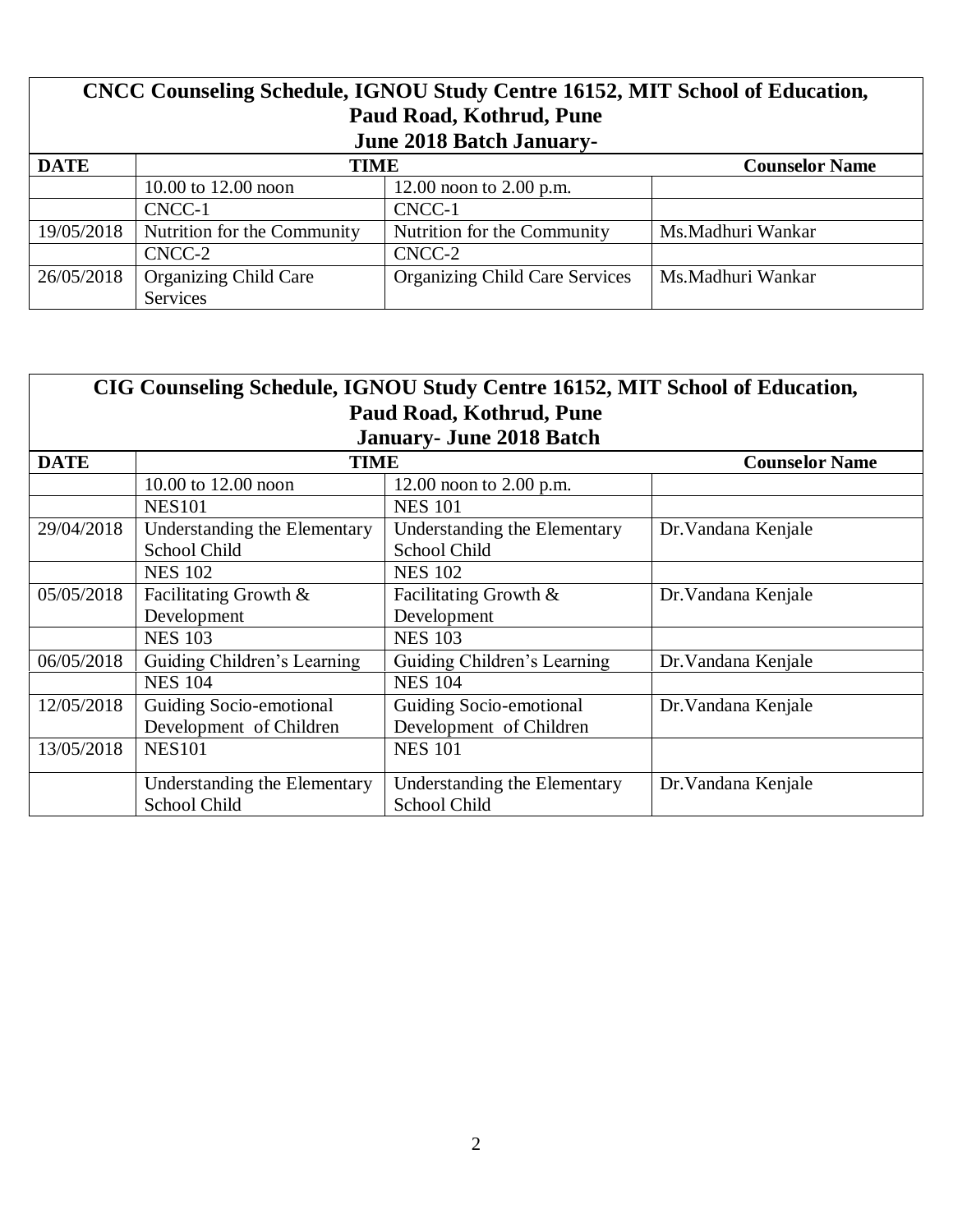| CTPM Counseling Schedule, IGNOU Study Centre 16152, MIT School of Education, |                                   |                                   |                            |
|------------------------------------------------------------------------------|-----------------------------------|-----------------------------------|----------------------------|
| Paud Road, Kothrud, Pune                                                     |                                   |                                   |                            |
|                                                                              |                                   | <b>January- June 2018 Batch</b>   |                            |
| <b>DATE</b>                                                                  | <b>TIME</b>                       |                                   | <b>Counselor Name</b>      |
|                                                                              | 10.00 to 12.00 noon               | 12.00 noon to $2.00$ p.m.         |                            |
| 29/04/2018                                                                   | AMT 1                             | AMT 1                             | Asst. Prof. Anagha Mahajan |
|                                                                              | <b>Teaching of Primary School</b> | <b>Teaching of Primary School</b> |                            |
|                                                                              | <b>Mathematics</b>                | <b>Mathematics</b>                |                            |
| 06/05/2018                                                                   | AMT 1                             | AMT 1                             | Asst.Prof.Anagha Mahajan   |
|                                                                              | <b>Teaching of Primary School</b> | <b>Teaching of Primary School</b> |                            |
|                                                                              | <b>Mathematics</b>                | <b>Mathematics</b>                |                            |
| 12/05/2018                                                                   | LMT <sub>1</sub>                  | LMT <sub>1</sub>                  | Prof. Geetangali Lohakare  |
|                                                                              | <b>Learning Mathematics</b>       | <b>Learning Mathematics</b>       |                            |
| 13/05/2018                                                                   | LMT 1                             | LMT 1                             | Prof.Geetangali Lohakare   |
|                                                                              | <b>Learning Mathematics</b>       | <b>Learning Mathematics</b>       |                            |

| CTE Counseling Schedule, IGNOU Study Centre 16152, MIT School of Education,<br>Paud Road, Kothrud, Pune<br><b>January- June 2018 Batch</b> |                                    |                                   |                          |
|--------------------------------------------------------------------------------------------------------------------------------------------|------------------------------------|-----------------------------------|--------------------------|
| <b>DATE</b><br><b>TIME</b><br><b>Counselor Name</b>                                                                                        |                                    |                                   |                          |
|                                                                                                                                            | 10.00 to 12.00 noon                | 12.00 noon to 2.00 p.m.           |                          |
| 29/04/2018                                                                                                                                 | CTE 1                              | CTE 1                             | Asst.Prof.Manisha Mohite |
|                                                                                                                                            | The Language Learner               | The Language Learner              |                          |
| 05/05/2018                                                                                                                                 | CTE 2                              | CTE 2                             | Asst.Prof.Manisha Mohite |
|                                                                                                                                            | The Structure of English           | The Structure of English          |                          |
| 06/05/2018                                                                                                                                 | CTE <sub>3</sub>                   | CTE <sub>3</sub>                  | Asst.Prof.Manisha Mohite |
|                                                                                                                                            | <b>Teaching Strategies</b>         | <b>Teaching Strategies</b>        |                          |
| 12/05/2018                                                                                                                                 | CTE 4                              | CTE <sub>5</sub>                  | Asst.Prof.Manisha Mohite |
|                                                                                                                                            | <b>Teaching English Elementary</b> | <b>Teaching English Secondary</b> |                          |
|                                                                                                                                            | School                             | School                            |                          |

| CFE Counseling Schedule, IGNOU Study Centre 16152, MIT School of Education, |                                 |                             |                               |  |  |
|-----------------------------------------------------------------------------|---------------------------------|-----------------------------|-------------------------------|--|--|
|                                                                             |                                 | Paud Road, Kothrud, Pune    |                               |  |  |
|                                                                             | <b>January- June 2018 Batch</b> |                             |                               |  |  |
| <b>DATE</b>                                                                 | TIME<br><b>Counselor Name</b>   |                             |                               |  |  |
|                                                                             | 10.00 to 12.00 noon             | 12.00 noon to $2.00$ p.m.   |                               |  |  |
| 29/04/2018                                                                  | $BEG-04$                        | BEG-04                      | <b>Asst.Prof.Vinod Salave</b> |  |  |
|                                                                             | English in Daily Life           | English in Daily Life       |                               |  |  |
| 05/05/2018                                                                  | <b>BGE-05-</b>                  | <b>BGE-05-</b>              | <b>Asst.Prof.Vinod Salave</b> |  |  |
|                                                                             | <b>English in Education</b>     | <b>English in Education</b> |                               |  |  |
| 06/05/2018                                                                  | BEG-06                          | <b>BEG-06</b>               | <b>Asst.Prof.Vinod Salave</b> |  |  |
|                                                                             | Joining the work Force          | Joining the work Force      |                               |  |  |